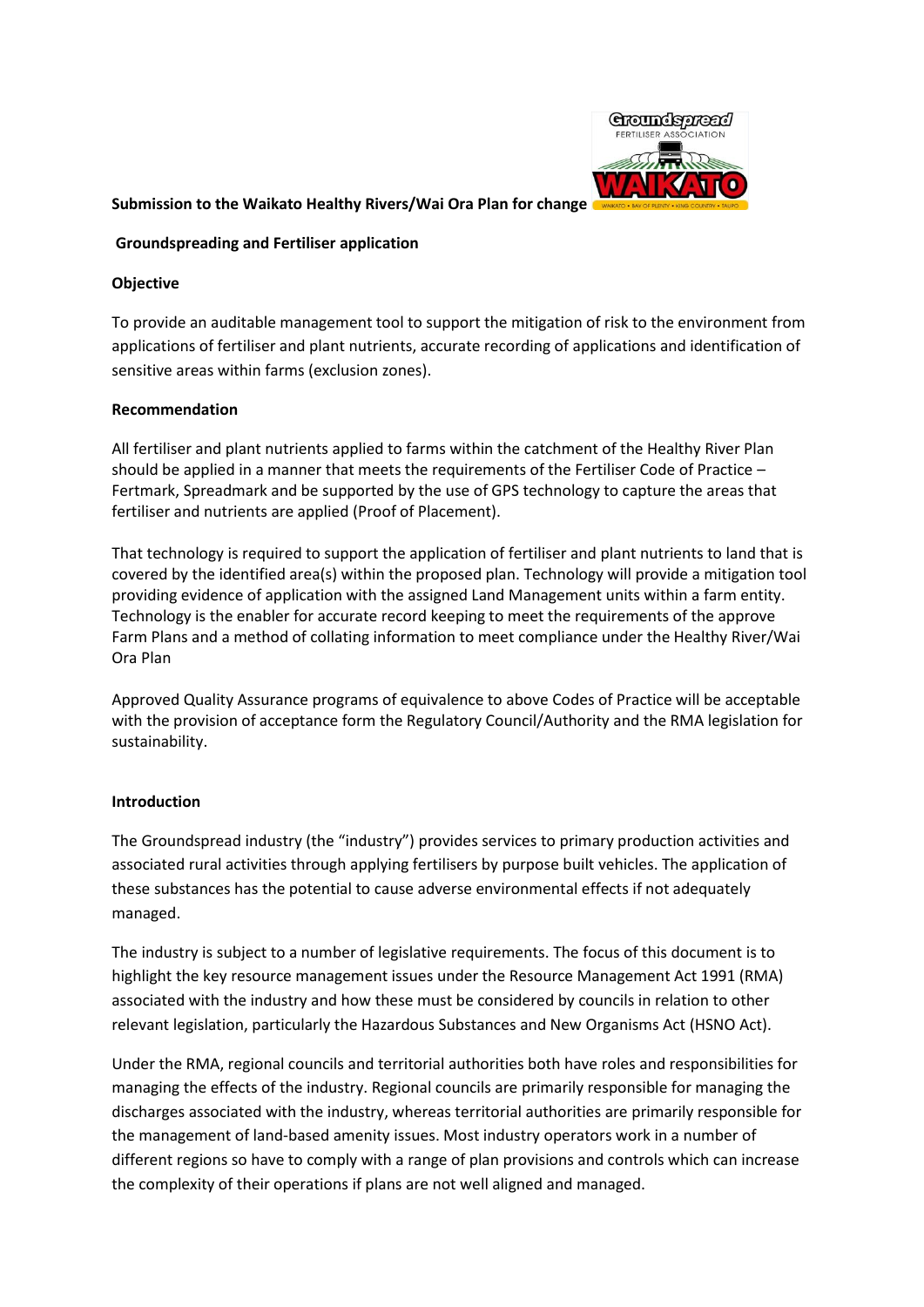This submission provides a background to the industry, outlines relevant industry best practice standards, and provides guidance on how industry operations can be managed through regional or district plans to address actual and potential adverse effects. This note outlines the nature and type of discharges associated with the industry and recommends a risk assessment/management approach to manage the actual and potential effects of these discharges based on appropriate performance standards. It also provides guidance on managing adverse effects and amenity issues associated with the land-based components of the industry's operations.

# Purpose of the Guidance Note

The submission sets out the key resource management issues associated with the industry and methods to manage the associated potential adverse effects. The purpose of this guidance note is to:

- Raise the knowledge and understanding of the industry and the nature of its operations among RMA practitioners.
- Outline relevant legislation that applies to the industry in order to raise awareness amongst RMA practitioners as to the scope of controls in regional and district plans.
- Outline relevant industry best practice and Codes of Practice and how these can be used to help manage adverse effects.
- Provide an overview of the matters that councils could consider when developing plan provisions to manage adverse effects and enable the industry to operate in a sustainable manner.

The submission is intended to help councils develop plan provisions and resource consent conditions that will manage potential adverse effects on the environment and deliver positive outcomes from both a council and industry perspective. It promotes a risk based approach to manage discharges associated with the industry's operations, coupled with the ability to demonstrate (verify) if required, how any environmental risks will be, or were, managed. Additiona[l Technical Information](http://www.aia.org.nz/site/aianz/TECHNICAL%20INFORMATION%20TO%20SUPPORT%20GUIDANCE%20NOTE%20Jan%202014%20_2_.pdf)  [relating to the Groundspread Industry](http://www.aia.org.nz/site/aianz/TECHNICAL%20INFORMATION%20TO%20SUPPORT%20GUIDANCE%20NOTE%20Jan%202014%20_2_.pdf) is provided on the New Zealand Groundspread Fertiliser Association and the New Zealand Fertiliser Quality website to support this risk management approach and to provide further information on industry best practice.

# **Scope and structure of the Submission**

The submission focusses on managing the environmental effects associated with the application of the main products associated with the industry: fertiliser. It outlines the nature of these discharges, relevant risk factors and exposure pathways that may lead to adverse effects. It then sets out options to manage the effects of these discharges. The guidance note is structured as follows:

## **[The Groundspread](http://www.qualityplanning.org.nz/index.php/planning-tools/agricultural-and-rural-aviation/the-agricultural-aviation-industry) industry – an overview of the industry within New Zealand.**

The New Zealand Groundspread Fertilisers' Association Inc. is a Trade Organisation formed to promote the interests of companies/individuals involved in the groundspread fertiliser industry. It began in 1956 when it became clear that an umbrella organisation was needed to protect the interests of persons within the industry and to represent the industry with central and local government, government organisations, industry organisations and private concerns.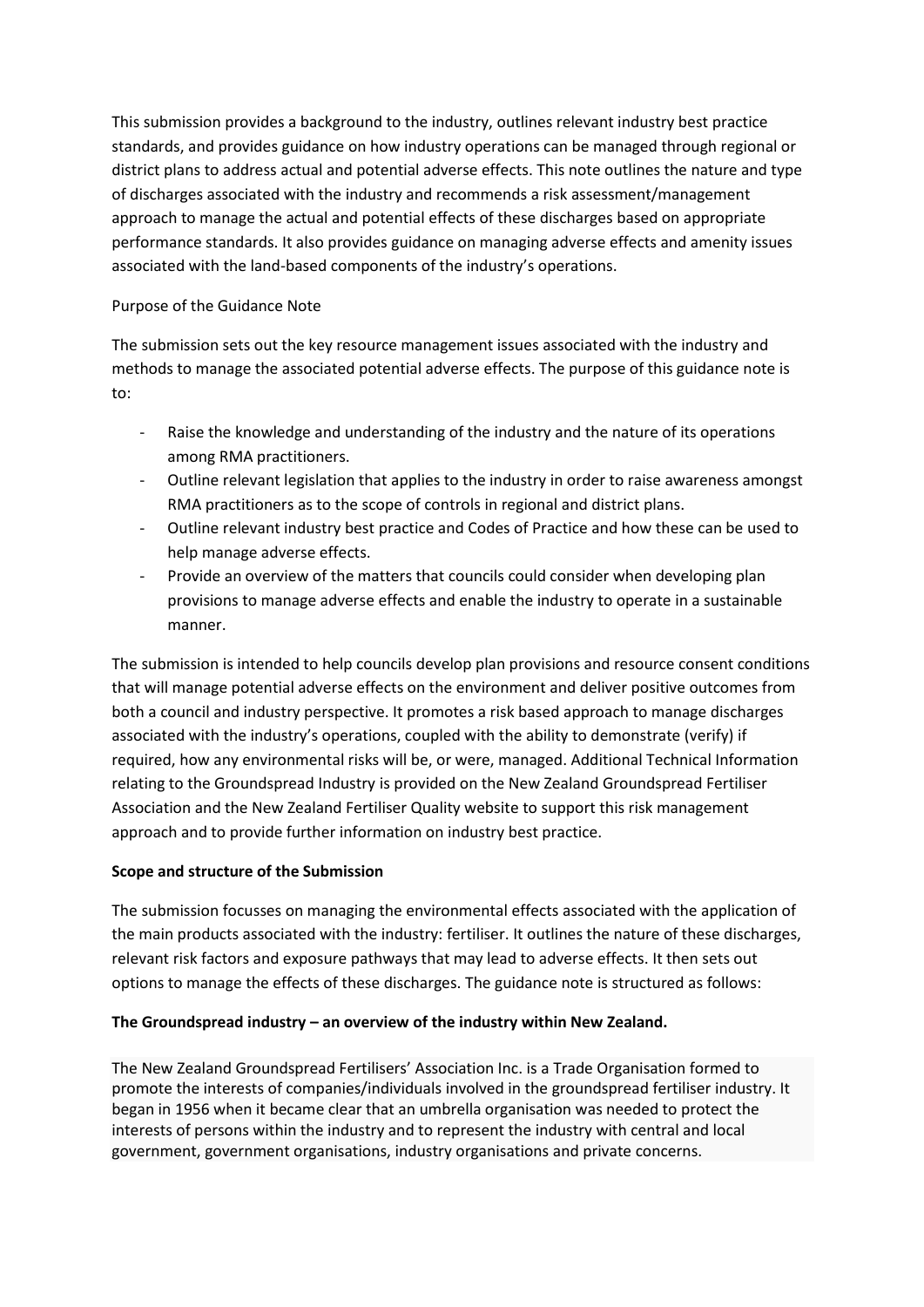The aims and objectives of the Association are

A) To promote, protect and advance the commercial interests of NZGFA members and to assist members on all industry matters relating to the distribution of bulk lime and fertilisers. B) To promote legislation or any other measures that may benefit the business of members and to oppose the imposition of any regulation that could impose constraint or costs on to members businesses.

C) To engender by association, a fraternal feeling amongst Groundspreaders and the manufacturers and distributors of fertiliser and lime.

D) To promote the interests of bulk fertiliser and lime business`.

The NZGFA is supported by the Fertiliser Quality Council which was set up by farmers for farmers and incorporated in 2001 combining both the [Fertmark](http://fertqual.co.nz/understanding-the-marks/fertmark/) and [Spreadmark](http://fertqual.co.nz/understanding-the-marks/spreadmark/) initiatives

## **Industry regulations and best practice**

There are a range of relevant industry regulations, codes, and best practice standards that operators comply with.

[A risk management approach to address resource management issues associated with the](http://www.qualityplanning.org.nz/index.php/planning-tools/agricultural-and-rural-aviation/a-risk-management-approach-to-address-resource-management-issues-associated-with-the-agricultural-aviation-industry)  [agricultural groundspread](http://www.qualityplanning.org.nz/index.php/planning-tools/agricultural-and-rural-aviation/a-risk-management-approach-to-address-resource-management-issues-associated-with-the-agricultural-aviation-industry) industry – a description of a risk management approach and how it could be applied to address the key resource management issues associated with the industry.

There is much technical information and terminology associated with the industry which has the potential to cause confusion. It can also create issues for the industry where inappropriate terminology is used in plan provisions. In this document, preferred definitions have been provided fo[r fertilisers,](http://www.qualityplanning.org.nz/index.php/planning-tools/agricultural-and-rural-aviation/managing-discharges-from-the-industry-operations#FertiliserDefinitions) and [a glossary](http://www.qualityplanning.org.nz/index.php/planning-tools/agricultural-and-rural-aviation/use-of-land-for-agricultural-aviation-activities-and-managing-reverse-sensitivity-arising-from-aircraft-operations#Glossary) is provided to clarify other key terminology used in this guidance note. Links to the NZGFA [website](http://www.aia.org.nz/Divisions/NZAAA.html) are provided, particularly in terms of relevant legislation and [Technical](http://www.aia.org.nz/site/aianz/TECHNICAL%20INFORMATION%20TO%20SUPPORT%20GUIDANCE%20NOTE%20Jan%202014%20_2_.pdf)  [Information relating to the Groundspread Industry.](http://www.aia.org.nz/site/aianz/TECHNICAL%20INFORMATION%20TO%20SUPPORT%20GUIDANCE%20NOTE%20Jan%202014%20_2_.pdf)

## **Fertiliser: Codes of Practice**

- **[Code of Practice for Nutrient Management](http://www.fertiliser.org.nz/Site/code_of_practice/default.aspx)**.
- **[Fertmark Code of Practice](http://www.fertqual.co.nz/files/downloads/fertmarkcodeofpractice.pdf).**
- **[The Spreadmark Code of Practice](http://www.fertqual.co.nz/files/downloads/spreadmarkcodeofpractice.pdf)**.

## **Code of Practice For Nutrient Management**

 The Fertiliser Association of New Zealand's (formerly The New Zealand Fertiliser Manufacturers' Research Association) Code of Practice for Nutrient Management (with emphasis on fertiliser use) considers the use of fertiliser within the broader context of nutrient management. With this approach, a nutrient budget is the basis for developing a nutrient management plan. This Code assists in achieving that, placing the planning within the context of a farm management system.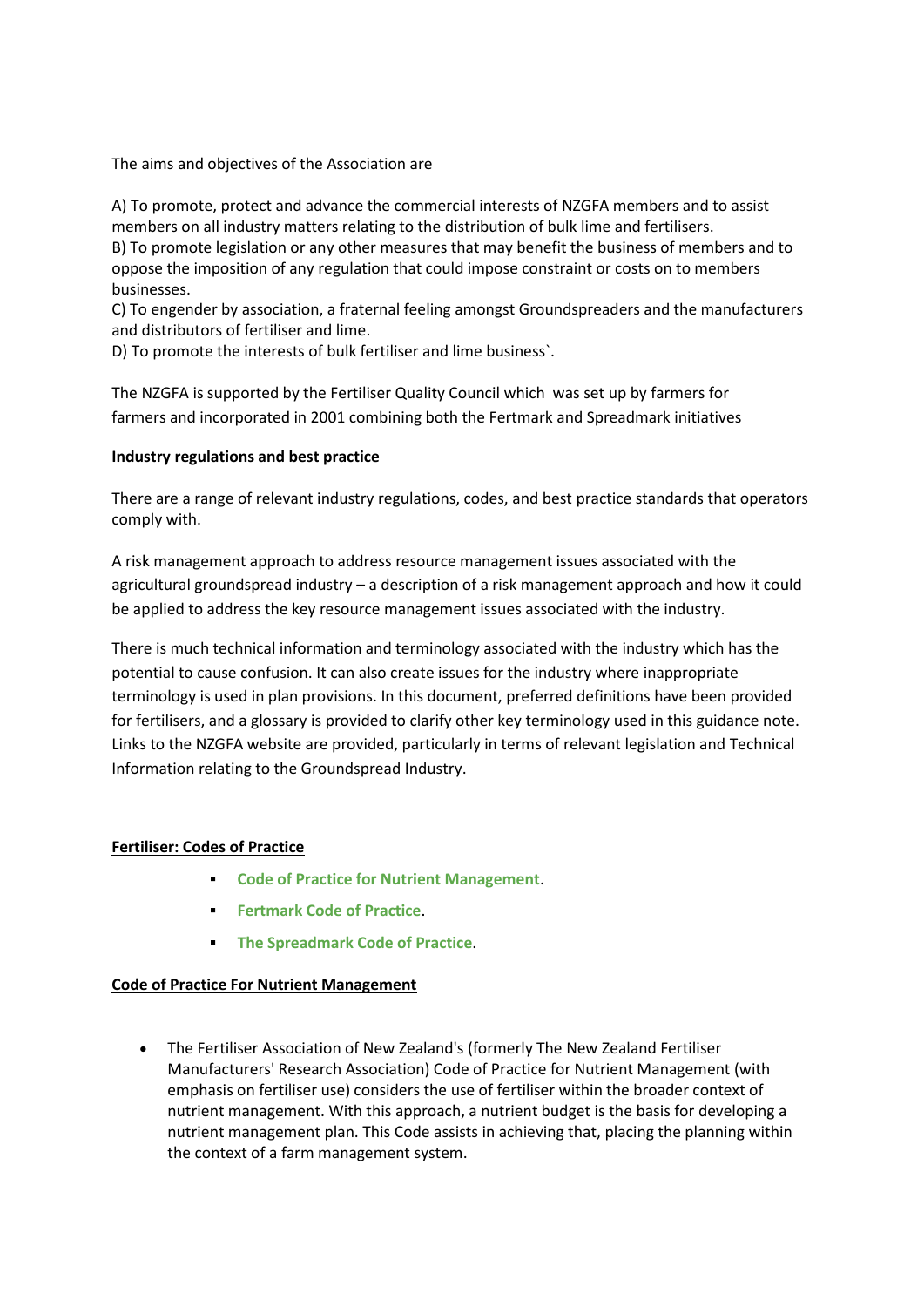- While it is mainly intended as a guide for nutrient advisers and consultants, this Code is also useful for land managers (farmers and growers) who want to know more about nutrient management planning and the best nutrient management practices for their production system.
- Wise nutrient management planning will enable land managers to demonstrate environmental care as they undertake production activities and aim to run a profitable business. Additionally, this Code will help land managers, consultants, Regional Councils and the public to have confidence in nutrient management practices throughout New Zealand's primary production sector.
- It is not intended to be read from beginning to end. Users can select sections relevant to them, depending on their needs, farming systems and current level of nutrient management planning.
- [Code of Practice For Nutrient Management](http://www.fertiliser.org.nz/includes/download.aspx?ID=133360)

# **Fertmark Code of Practice**

The Fertmark programme was established in 1992 to give New Zealand farmers confidence in the quality of fertilisers and associated advertising.

It now includes the requirements of the Agricultural Compounds and Veterinary Medicines Act that fertilisers are supplied in such a way as to minimise risks to food safety and animal welfare. The Fertmark Code of Practice relates to all fertilisers sold under the Fertmark programme. Farmers can be confident that fertilisers supplied from Fertmark registered companies meet the claimed nutrient content and, if used properly, do not pose hazards to food safety or animal welfare. Fertmark provides quality assurance on claimed nutrient content to farmers purchasing fertiliser, with Fertmark certified products displaying a green tick.

To ensure ongoing product consistency, regular product samples are analysed, and procedures and results are subject to external, independent audit.

- The Fertmark Tick means that fertiliser has been independently audited to ensure what's on the label is actually in the bag and the Fertmark Code of Practice relates to all fertilisers made and sold under the Fertmark programme.
- Fertmark now includes the requirements of the Agricultural Compounds and Veterinary Medicines Act which requires fertilisers to be supplied in such a way as to minimise risks to food safety and animal welfare.
- The Fertmark programme was established in 1996 to give New Zealand farmers the confidence in the quality of their fertilisers and associated advertising.
- Farmers can be confident that fertilisers supplied from Fertmark registered companies are reliable and, if used properly, do not pose hazards to food safety or animal welfare.
- Fertmark is an independently assessed fertiliser quality assurance programme.
- Fertmark Fertilisers have ongoing, independent and vigorous auditing.
- If the fertiliser has the Fertmark "tick" farmers know exactly what they are applying to their pastures.

# **Spreadmark Code of Practice**

Fertiliser applied evenly and at the required rate can provide economic benefits to farmers and reduce adverse environmental impacts.

The Spreadmark Code of Practice for the Placement of Fertiliser in New Zealand enables farmers and growers to get the best value for their fertiliser dollar.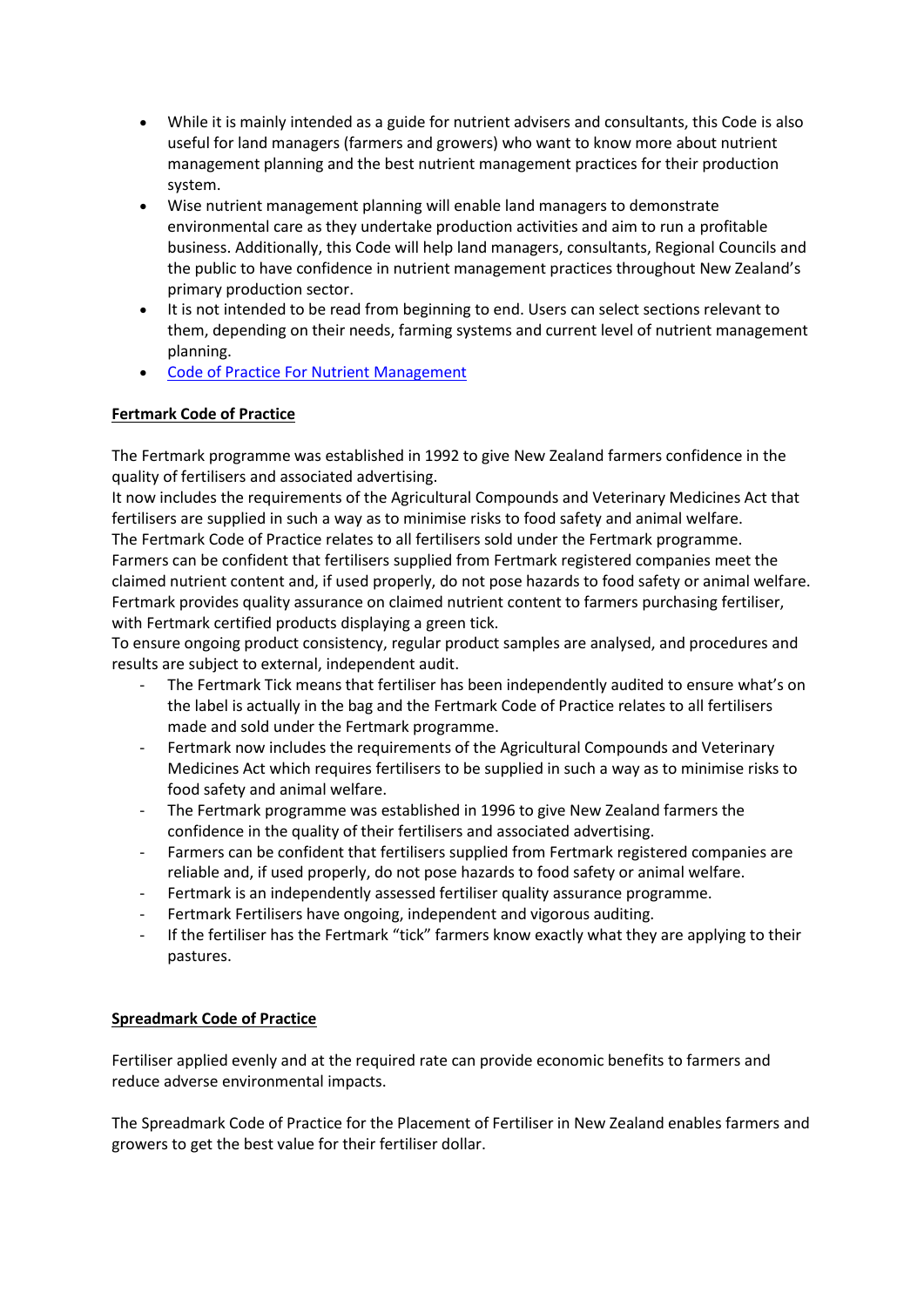Spreadmark is a fertiliser spreading accreditation scheme that registers fertiliser-spreading companies with certified spreading machinery, trained operators and audited quality management systems. It is run in conjunction with Fertmark, the fertiliser quality assurance scheme.

The importance of evenness of spread has been highlighted in a Fertiliser Association funded study undertaken by Lincoln Technology, AgResearch and Agriculture New Zealand which shows that patchy fertiliser distribution can significantly affect paddock productivity.

# **Technology**

Technology is specifically designed for ground-spreading applications such as fertiliser spreading and spraying. Systems are designed with the intelligence to be responsive to all levels of user – from someone who has made a policy of using the computer as little as possible, to our most sophisticated commercial farmers and national contracting enterprises that use technology to drive maximum efficiencies in their businesses.

The technology provides a platform for accurate order placement for fertiliser applications, identification of the required areas for application and to account for the product applied on a nutrient basis allowing for some traceability or "proof of placement" of fertiliser nutrients. In addition to the capture of the fertiliser inputs sensitive areas including waterways and exclusions zones can be identified and be excluded from the areas of fertiliser applications.

Integration of available technologies does provide a challenge for farmers and groundspreading companies. The integration needs to be available across platforms that are commonly used in pastoral farming – such as Farm Management Systems and integration with OverSeer and Nutrient management programmes.



Key attributes of technology

- Application management (ordering process)
- Proof of Placement
- Nutrient application reconciliation (audit) against Farm Plans
- Identification of sensitive areas (exclusion zones)
- Identification and record of farm hazards

## **Recommendation**

All fertiliser and nutrients applied to farms within the catchment of the Healthy River Plan should be applied in a manner that meets the requirements of the Fertiliser Code of Practice – Fertmark,